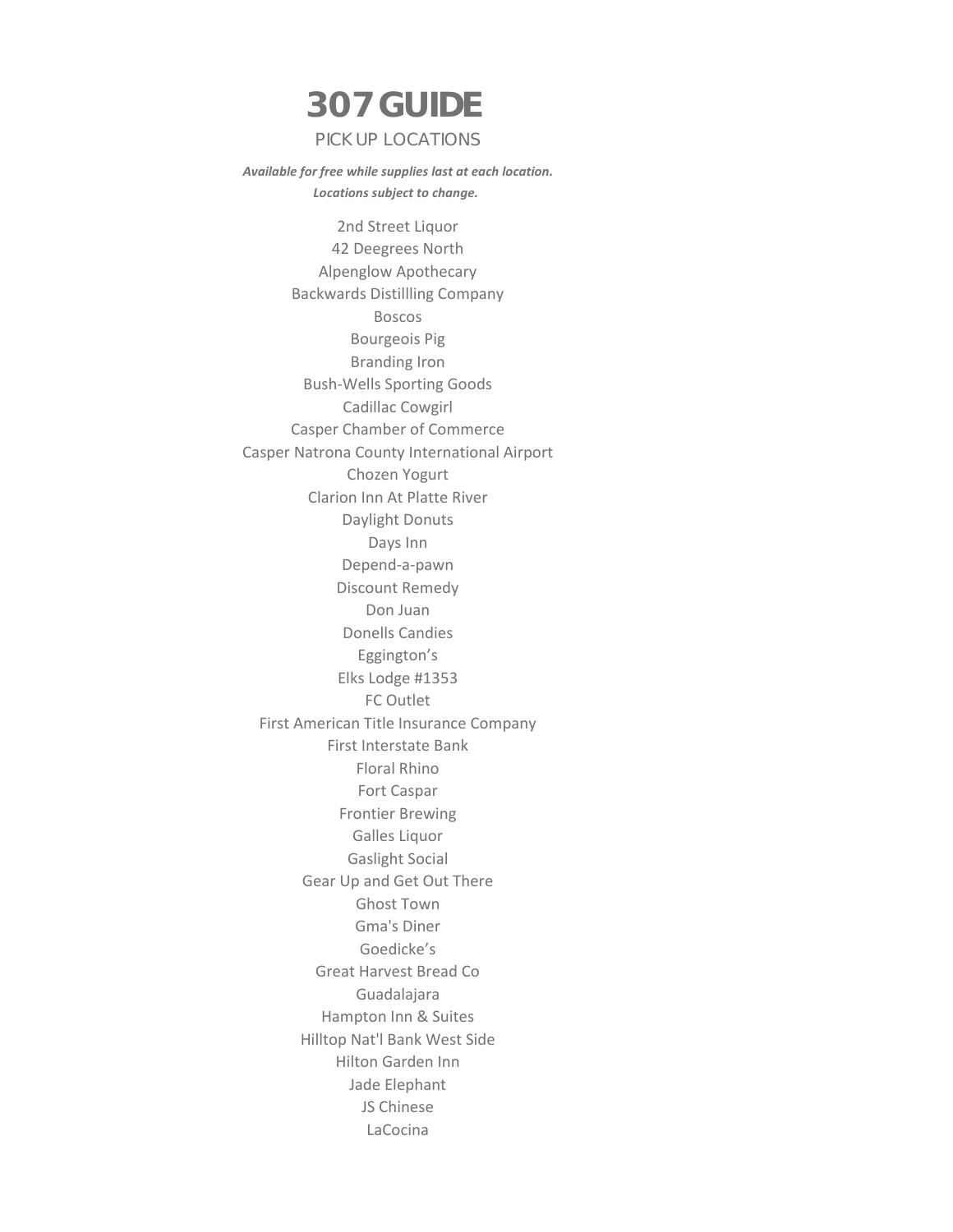LaQuinta Inn & Suites Little Caesars CY Lou Taubert Ranch Outfitters Maverick Metro Coffee Company Motel 6 Mountain Sports Mustard Seed Home Garden & Gift N Style Nails and Spa National 9 Showboat Nat'l Historic Trails Interpretive Center Natrona County Library Nicolaysen Art Museum Noland Feed Pizza Hut CY Platinum Properties Platte Valley Bank West Prism Quilt & Sew Co Quality Inn & Suites Racca's Pizzeria Ramada Plaza Riverside Ramkota Hotel & Convention Center Real Estate Leaders Reliant FCU West Remax Rialto Soda Shop Rocky Mtn. Sports Senior Building Shell West Sherrie's Place Sid A Del Jewelers Sierra West Smiths St. Anthony's Manor Super 8 West Taco John's Main Office Tails of the City The Merry Peddler The Office The Sandwich Bar The Shop for Him Town Hall Ugly Bug Fly Shop Vintage Liquor Visit Casper Office Vita Sana Wind City Books